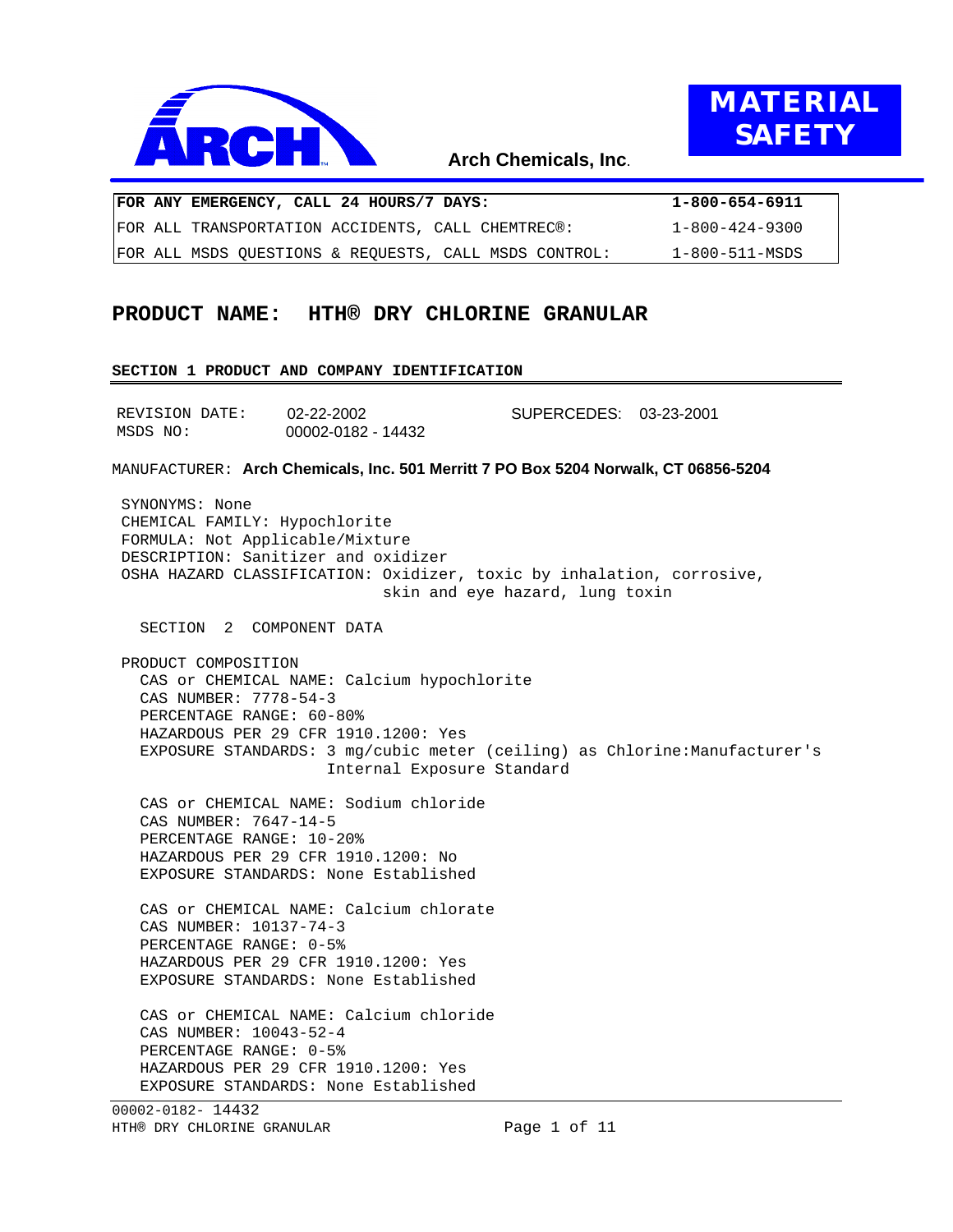CAS or CHEMICAL NAME: Calcium hydroxide CAS NUMBER: 1305-62-0 PERCENTAGE RANGE: 0-4% HAZARDOUS PER 29 CFR 1910.1200: Yes EXPOSURE STANDARDS: OSHA(PEL) ACGIH(TLV) ppm mg/cubic-meter ppm mg/cubic-meter TWA: None 5 CEILING: None None STEL: None None CAS or CHEMICAL NAME: Calcium carbonate CAS NUMBER: 471-34-1 PERCENTAGE RANGE: 0-5% HAZARDOUS PER 29 CFR 1910.1200: Yes EXPOSURE STANDARDS: OSHA(PEL) ACGIH(TLV) ppm mg/cubic-meter ppm mg/cubic-meter TWA: 15 (Total Dust) 10 5 (Respirable fraction) CEILING: None None STEL: None None CAS or CHEMICAL NAME: Water CAS NUMBER: 7732-18-5 PERCENTAGE RANGE: 5.5-10% HAZARDOUS PER 29 CFR 1910.1200: No EXPOSURE STANDARDS: None Established SECTION 3 PRECAUTIONS FOR SAFE HANDLING AND STORAGE DO NOT TAKE INTERNALLY. AVOID INHALATION OF DUST AND FUMES. AVOID CONTACT WITH EYES, SKIN OR CLOTHING. UPON CONTACT WITH SKIN OR EYES, WASH OFF WITH WATER. REMOVE AND WASH CONTAMINATED CLOTHING BEFORE REUSE. STORAGE CONDITIONS: Keep product tightly sealed in original containers. Store product in a cool, dry, well-ventilated area. Store away from combustible or flammable products. Keep product packaging clean and free of all contamination, including, e.g., other pool treatment products, acids, organic materials, nitrogen-containing compounds, dry powder fire extinguishers (containing mono-ammonium phosphate), oxidizers, all corrosive liquids, flammable or combustible materials, etc. DO NOT STORE AT TEMPERATURES ABOVE: 52 Deg.C (125 Deg.F) Storage above this temperature may result in rapid decomposition, evolution of chlorine gas and heat sufficient to ignite combustible products. PRODUCT STABILITY AND COMPATIBILITY SHELF LIFE LIMITATIONS: Shelf life (that is, the period of time before the product goes below stated label strength) is determined by storage time and temperatures. Do not store product at temperatures above 52 Deg.C (125 Deg.F). When stored under moderate temperature conditions, product will maintain stated label strength for approximately two years. Prolonged storage at 35 Deg.C (95 Deg.F) or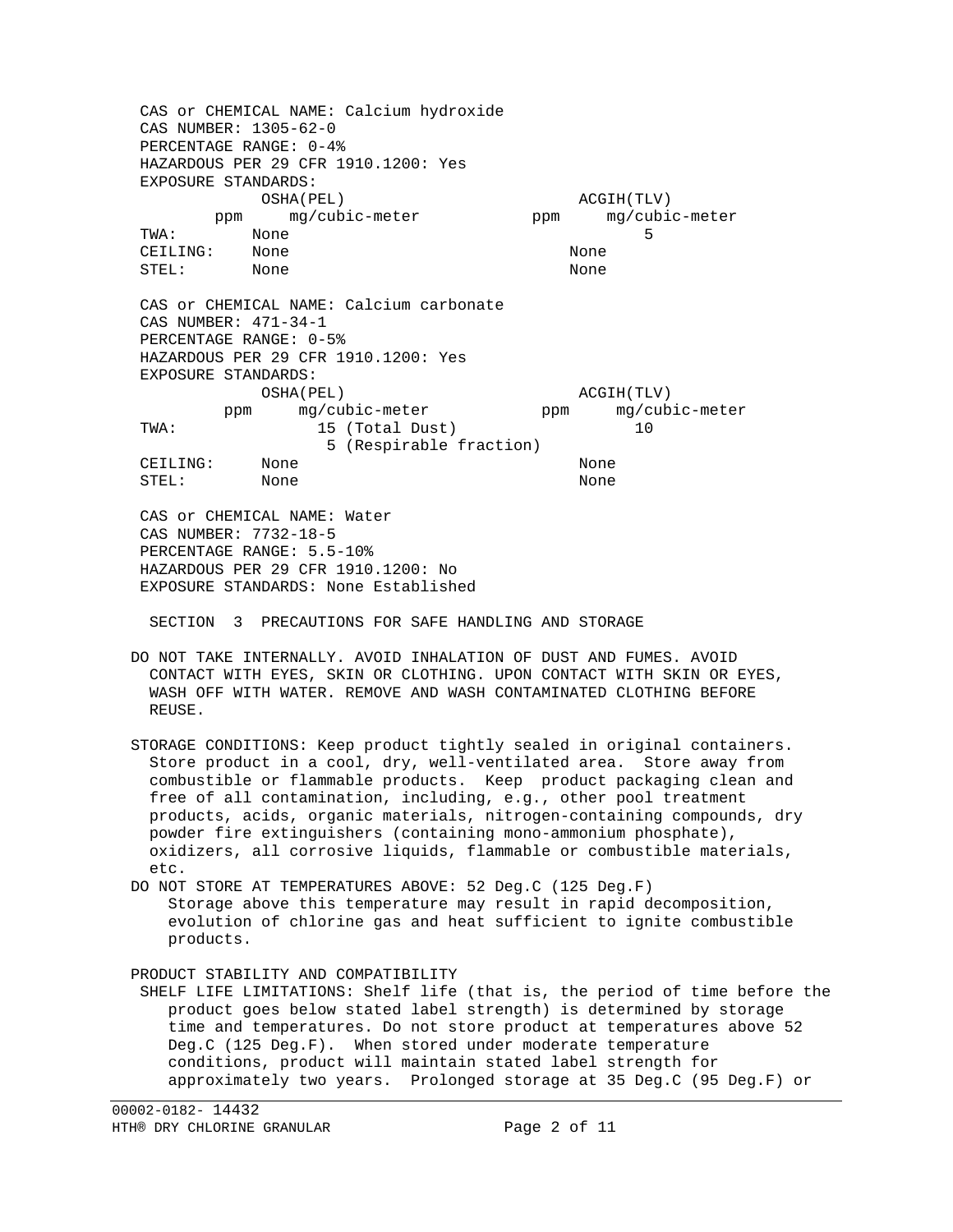above will significantly shorten the shelf life. Storage in a climate-controlled storage area or building is recommended in those areas where extremes of high temperature occur.

- INCOMPATIBLE MATERIALS FOR PACKAGING: Product packaging must be clean and free of contamination by other materials, including, e.g., other pool treatment products, acids, organic materials, nitrogen containing compounds, dry powder fire extinguishers (containing mono ammonium phosphate), oxidizers, all corrosive liquids, flammable or combustible materials, etc.
- INCOMPATIBLE MATERIALS FOR STORAGE OR TRANSPORT: Do not allow product to come in contact with other materials, including, e.g., other pool treatment products, acids, organic materials, nitrogen-containing compounds, dry powder fire extinguishers (containing mono-ammonium phosphate), oxidizers, all corrosive liquids, flammable or combustible materials, etc.

SECTION 4 PHYSICAL DATA

 APPEARANCE: White, free flowing powder FREEZING POINT: Not Applicable BOILING POINT: Not Applicable DECOMPOSITION TEMPERATURE: Onset - Approximately 170-180 Deg.C (338-356 Deg.F) SPECIFIC GRAVITY: Not Applicable BULK DENSITY: 0.8 g/cc, loose pH @ 25 DEG.C: 10.4-10.8 (1% solution) VAPOR PRESSURE @ 25 DEG.C: Not Applicable SOLUBILITY IN WATER: Approximately 18% @ 25 Deg.C (Product also contains calcium hydroxide and calcium carbonate which will leave a residue.) VOLATILES, PERCENT BY VOLUME: Not Applicable EVAPORATION RATE: Not Applicable VAPOR DENSITY: Not Applicable MOLECULAR WEIGHT: 143 (Active ingredient) ODOR: Chlorine-like COEFFICIENT OF OIL/WATER DISTRIBUTION: Not Applicable SECTION 5 PERSONAL PROTECTIVE EQUIPMENT REQUIREMENTS PERSONAL PROTECTION FOR ROUTINE USE OF PRODUCT: RESPIRATORY PROTECTION: Wear NIOSH approved respirator if dusts are created. VENTILATION: Use local exhaust ventilation to minimize dust and chlorine levels where industrial use occurs. Otherwise, ensure good general ventilation. SKIN AND EYE PROTECTIVE EQUIPMENT: Wear gloves, and safety glasses to avoid skin and eye contact. Where industrial use occurs, chemical goggles or full impermeable suit may be required. EQUIPMENT SPECIFICATIONS (WHEN APPLICABLE): RESPIRATOR TYPE: NIOSH approved full face-piece respirator with chlorine cartridges and dust/mist prefilter. PROTECTIVE CLOTHING TYPE: Neoprene (This includes: gloves, boots, apron, protective suit)

SECTION 6 FIRE AND EXPLOSION HAZARD INFORMATION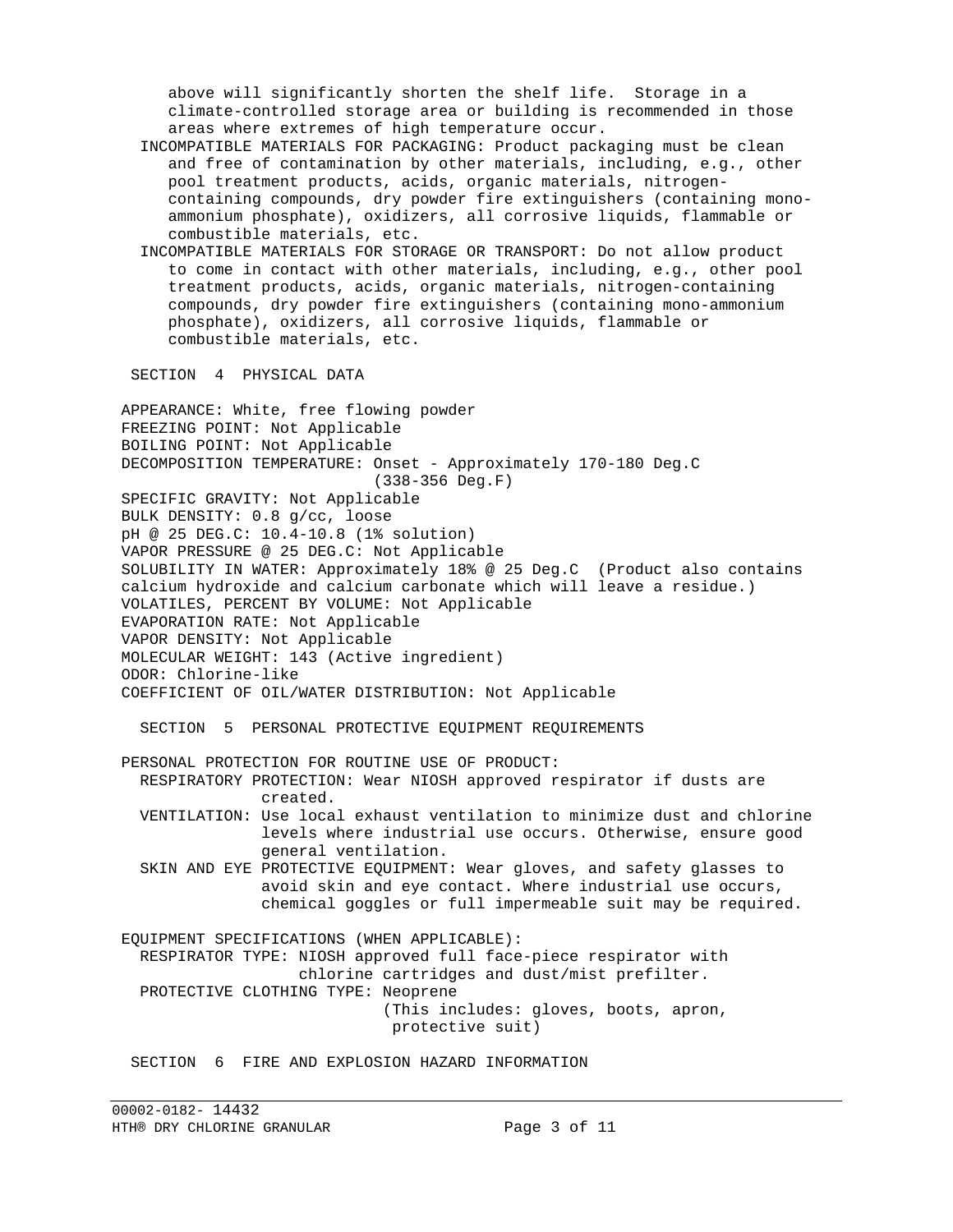This product is chemically reactive with many substances. Any contamina tion of the product with other substances by spill or otherwise may result in a chemical reaction and fire. This product is a strong oxidizer which is capable of intensifying a fire once started. FLAMMABILITY DATA: FLAMMABLE: No COMBUSTIBLE: No PYROPHORIC: No FLASH POINT: Not Applicable AUTOIGNITION TEMPERATURE: Not Applicable FLAMMABLE LIMITS AT NORMAL ATMOSPHERIC TEMPERATURE AND PRESSURE (PERCENT VOLUME IN AIR): UEL - Not Applicable LEL - Not Applicable NFPA RATINGS: Health: 3 Flammability: 0 Reactivity: 1 Special Hazard Warning: OX (OXIDIZER) HMIS RATINGS: Health: 3 Flammability: 0 Reactivity: 1 EXTINGUISHING MEDIA: Water only FIRE FIGHTING TECHNIQUES AND COMMENTS: Use water to cool containers exposed to fire. Also see Section 11. OTHER: Do not use dry extinguishers containing ammonium compounds SECTION 7 REACTIVITY INFORMATION CONDITIONS UNDER WHICH THIS PRODUCT MAY BE UNSTABLE: TEMPERATURES ABOVE: 170 Deg.C (338 Deg.F) MECHANICAL SHOCK OR IMPACT: No ELECTRICAL (STATIC) DISCHARGE: No HAZARDOUS POLYMERIZATION: Will not occur INCOMPATIBLE MATERIALS: This product is chemically reactive with many substances, including, e.g., other pool treatment products, acids, organics, nitrogen-containing compounds, dry powder fire extinguishers (containing mono-ammonium phosphate), oxidizers, corrosive, flammable or combustible materials. HAZARDOUS DECOMPOSITION PRODUCTS: Chlorine gas OTHER CONDITIONS TO AVOID: Storage at temperatures >125 Deg.F (52 Deg.C) Prevent ingress of humidity and moisture into container or package. Always close the lid. SUMMARY OF REACTIVITY: (See also Section 6) OXIDIZER: Yes PYROPHORIC: No<br>ORGANIC PEROXIDE: No ORGANIC PEROXIDE: WATER REACTIVE: No OTHER: Arch calcium hypochlorite products meet the specifications of ASTM method E-487-74 as set forth in 49 C. F. R. Sec. 173.21,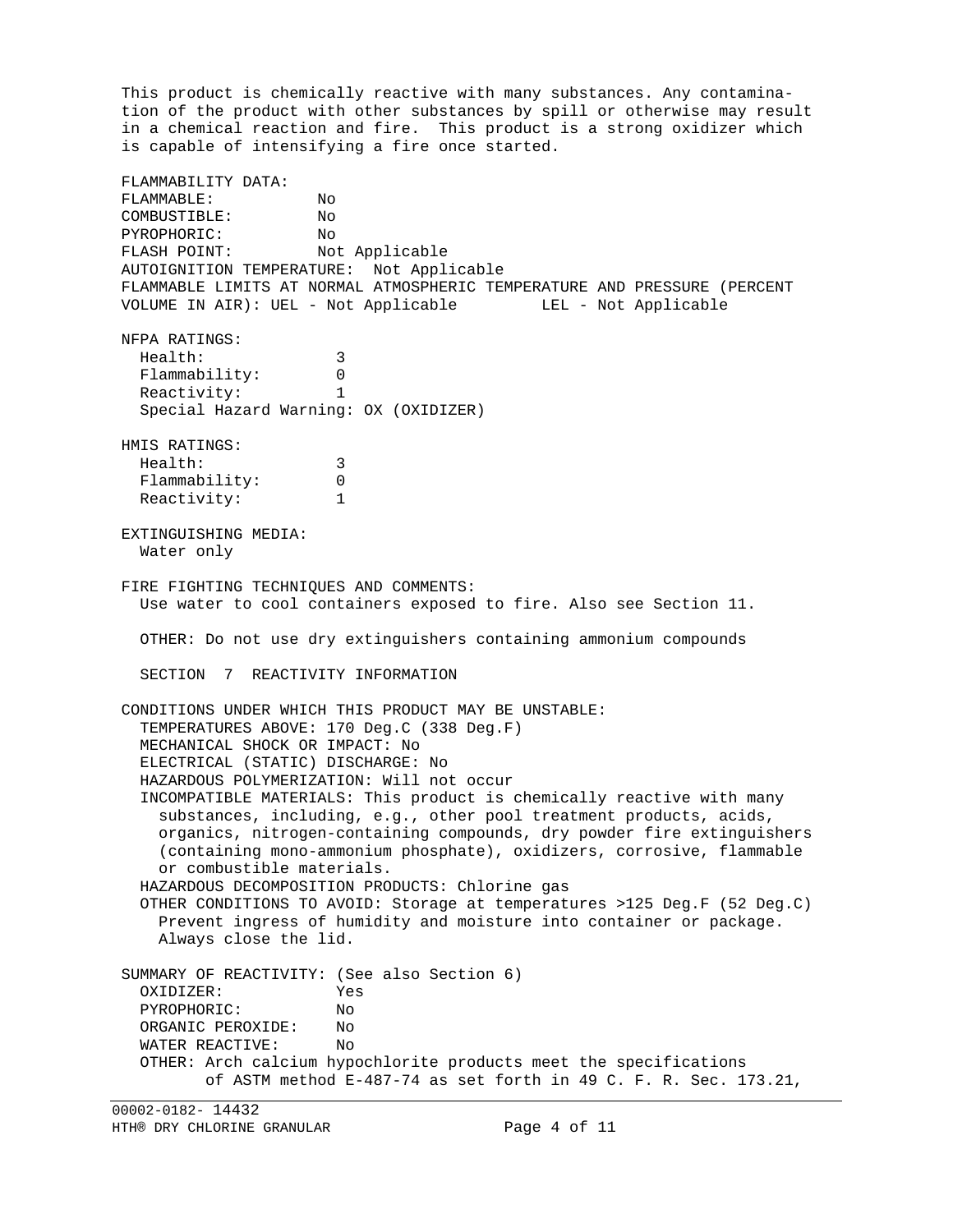Title 49-Code of Federal Regs.(DOT Regs.)

SECTION 8 FIRST AID

- EYES: Immediately flush with large amounts of water for at least 15 minutes, occasionally lifting the upper and lower eyelids. Call a physician at once.
- SKIN: Immediately flush with water for at least 15 minutes. Call a physician. If clothing comes in contact with the product, it should be removed immediately and laundered before reuse.
- INGESTION: Immediately drink large quantities of water. DO NOT induce vomiting. Call a physician at once. DO NOT give anything by mouth if the person is unconscious or if having convulsions.
- INHALATION: Remove victim to fresh air. Support respiration if needed. Call a physician.

SECTION 9 TOXICOLOGY AND HEALTH INFORMATION

 ROUTES OF ABSORPTION Inhalation, skin and eye contact, ingestion

WARNING STATEMENT AND WARNING PROPERTIES

 MAY BE FATAL IF SWALLOWED. AVOID BREATHING DUST OR FUMES. HARMFUL IF PRODUCT IS INHALED IN HIGH CONCENTRATIONS. CAUSES SKIN, EYE, DIGESTIVE TRACT AND RESPIRATORY TRACT BURNS.

HUMAN RESPONSE DATA

 ODOR THRESHOLD: Approximately 1.4 mg/cubic-meter, based on odor threshold of chlorine.

 IRRITATION THRESHOLD: Approximately 13-22 mg/cubic meter, based on the irritation threshold of chlorine.

 IMMEDIATELY DANGEROUS TO LIFE OR HEALTH: Approximately 45 mg/cubic-meter, based on IDLH concentration of chlorine.

SIGNS, SYMPTOMS, AND EFFECTS OF EXPOSURE

 INHALATION ACUTE:

 Inhalation of dust or vapor from this product can be irritating to the nose, mouth, throat and lungs. In confined areas, mechanical agitation can result in high levels of dust, and reaction with incompatible materials (as listed in Section VII) can result in high concentrations of chlorine vapor, either of which may result in burns to the respiratory tract, producing lung edema, shortness of breath, wheezing, choking, chest pains, impairment of lung function and possible permanent lung damage.

### CHRONIC:

 Chronic (repeated) inhalation exposure may cause impairment of lung function and permanent lung damage.

EYE

 Severe irritation and/or burns can occur following eye exposure. Contact may cause impairment of vision and corneal damage.

SKIN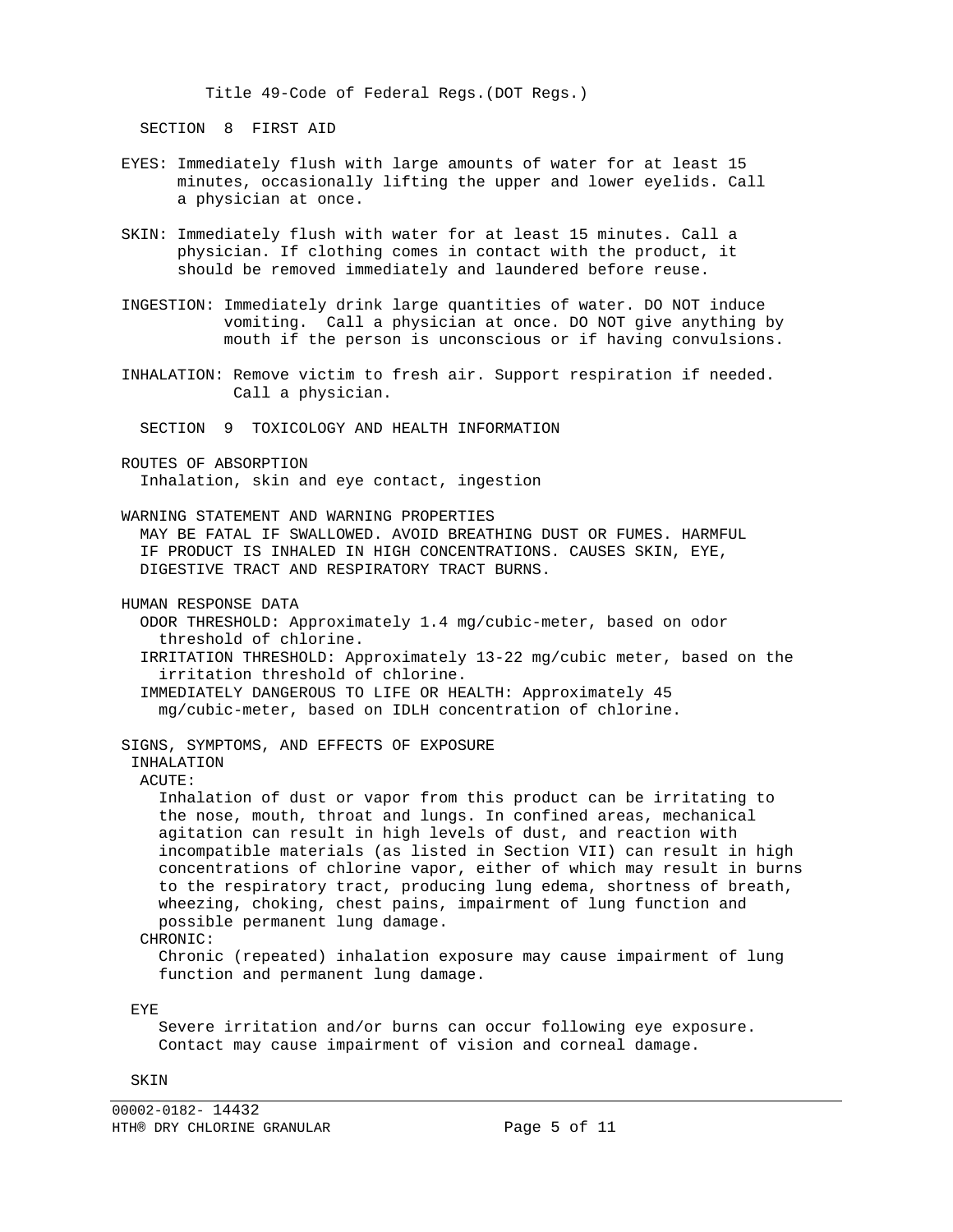ACUTE: Dermal exposure can cause severe irritation and/or burns characterized by redness, swelling and scab formation. Prolonged skin exposure may cause permanent damage. CHRONIC: Effects from chronic skin exposure would be similar to those from single exposure except for effects secondary to tissue destruction. INGESTION ACUTE: Irritation and/or burns can occur to the entire gastrointestinal tract, including the stomach and intestines, characterized by nausea, vomiting, diarrhea, abdominal pain, bleeding and/or tissue ulceration. Due to the corrosive nature of this product, ingestion may be fatal. CHRONIC: There are no known or reported effects from chronic exposure except for effects similar to those experienced from single exposure. MEDICAL CONDITIONS AGGRAVATED BY EXPOSURE Asthma, respiratory and cardiovascular disease INTERACTIONS WITH OTHER CHEMICALS WHICH ENHANCE TOXICITY None known or reported ANIMAL TOXICOLOGY ACUTE TOXICITY: Inhalation LC 50: Approximately 1300 mg/cubic-meter (1 hr., rat) based on acute inhalation toxicity for chlorine Oral LD 50: 850 mg/kg. (rat) Dermal LD  $50:$  > 2 g/kg. (rabbit) Causes burns to eyes and skin CHRONIC TOXICITY: There are no known or reported effects from repeated exposure. REPRODUCTIVE TOXICITY: Calcium hypochlorite has been tested for teratogenicity in laboratory animals. Results of this study have shown that calcium hypochlorite is not a teratogen. CARCINOGENICITY: This product is not known or reported to be carcinogenic by any reference source, including: IARC, OSHA, NTP or EPA. One hundred mice were exposed dermally 3 times a week for 18 months to a solution of calcium hypochlorite. Histopathological examination failed to show an increased incidence of tumors. IARC (International Agency for Research on Cancer) reviewed studies conducted with several hypochlorite salts. IARC has classified hypochlorite salts as having inadequate evidence for carcinogenicity to humans and animals. IARC therefore considers hypochlorite salts to be not classifiable as to their carcinogenicity to humans. MUTAGENICITY: Calcium hypochlorite has been tested in the Dominant lethal assay in male mice, and it did not induce a dominant lethal response.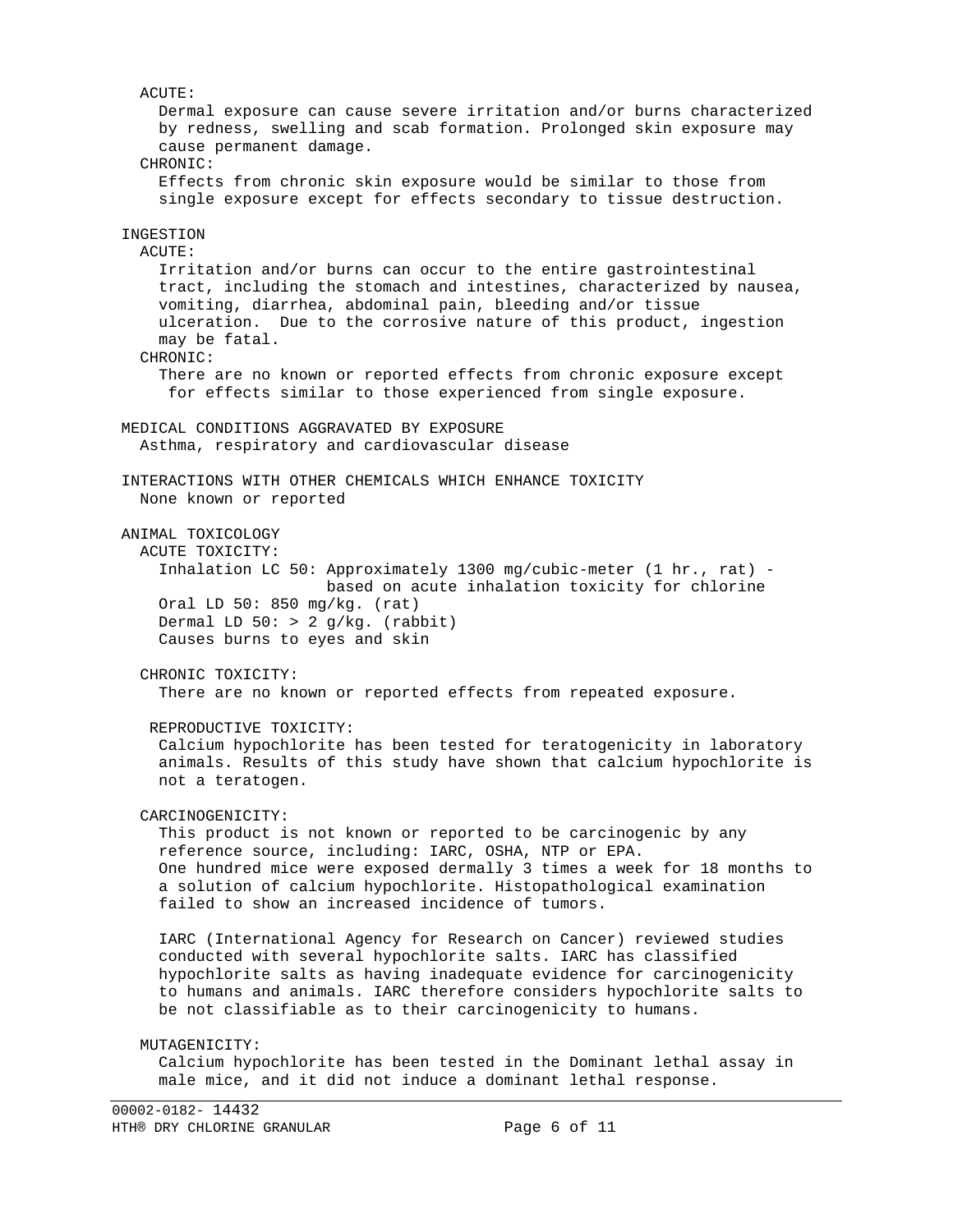Calcium hypochlorite has been reported to produce mutagenic activity in two in vitro assays. It has, however, been shown to lack the capability to produce mutations in animals based on results from the micronucleus assay. In vitro assays frequently are inappropriate to judge the mutagenic potential of bactericidal chemicals due to a high degree of cellular toxicity. The concentration which produces mutations in these in vitro assays is significantly greater than the concentrations used for disinfection. Based on high cellular toxicity in in vitro assays and the lack of mutagenicity in animals, the risk of genetic damage to humans is judged not significant. AQUATIC TOXICITY: Bluegill, 96 hr. LC50: 0.088 mg/l (nominal, static) Rainbow trout, 96 hr. LC50: 0.16 mg/l (nominal, static) Daphnia magna, 48 hr. LC50: 0.11 mg/l (nominal, static) TOXICITY TO WILDLIFE: Bobwhite quail, dietary LC50: > 5,000 ppm Mallard ducklings, dietary LC50: > 5,000 ppm Bobwhite quail, oral LD50: 3474 mg/kg. SECTION 10 TRANSPORTATION INFORMATION THIS MATERIAL IS REGULATED AS A DOT HAZARDOUS MATERIAL. DOT DESCRIPTION FROM THE HAZARDOUS MATERIALS TABLE 49 CFR 172.101: LAND (U.S. DOT): CALCIUM HYPOCHLORITE, HYDRATED MIXTURES, 5.1, UN 2880, PG II WATER (IMO): SAME AS ABOVE AIR (IATA/ICAO): SAME AS ABOVE HAZARD LABEL/PLACARD: OXIDIZER REPORTABLE QUANTITY: 10 lbs. (Per 49 CFR 172.101, Appendix) EMERGENCY GUIDE NO: 45 SPECIAL COMMENT: Under specific circumstances, this product can ship under two transport exceptions, Limited Quantity or Consumer Commodity. See Bill of Lading for proper shipping description. SECTION 11 SPILL AND LEAKAGE PROCEDURES FOR ALL TRANSPORTATION ACCIDENTS, CALL CHEMTREC AT 800-424-9300. REPORTABLE QUANTITY: 10 lbs. (as Calcium hypochlorite) Per 40 CFR 302.4 SPILL MITIGATION PROCEDURES: Hazardous concentrations in air may be found in local spill area and immediately downwind. Remove all sources of ignition. Stop source of spill as soon as possible and notify appropriate personnel. AIR RELEASE: Vapors may be suppressed by the use of a water fog. All water utilized to assist in fume suppression, decontamination or fire suppression may be contaminated

and must be contained before disposal and/or treatment.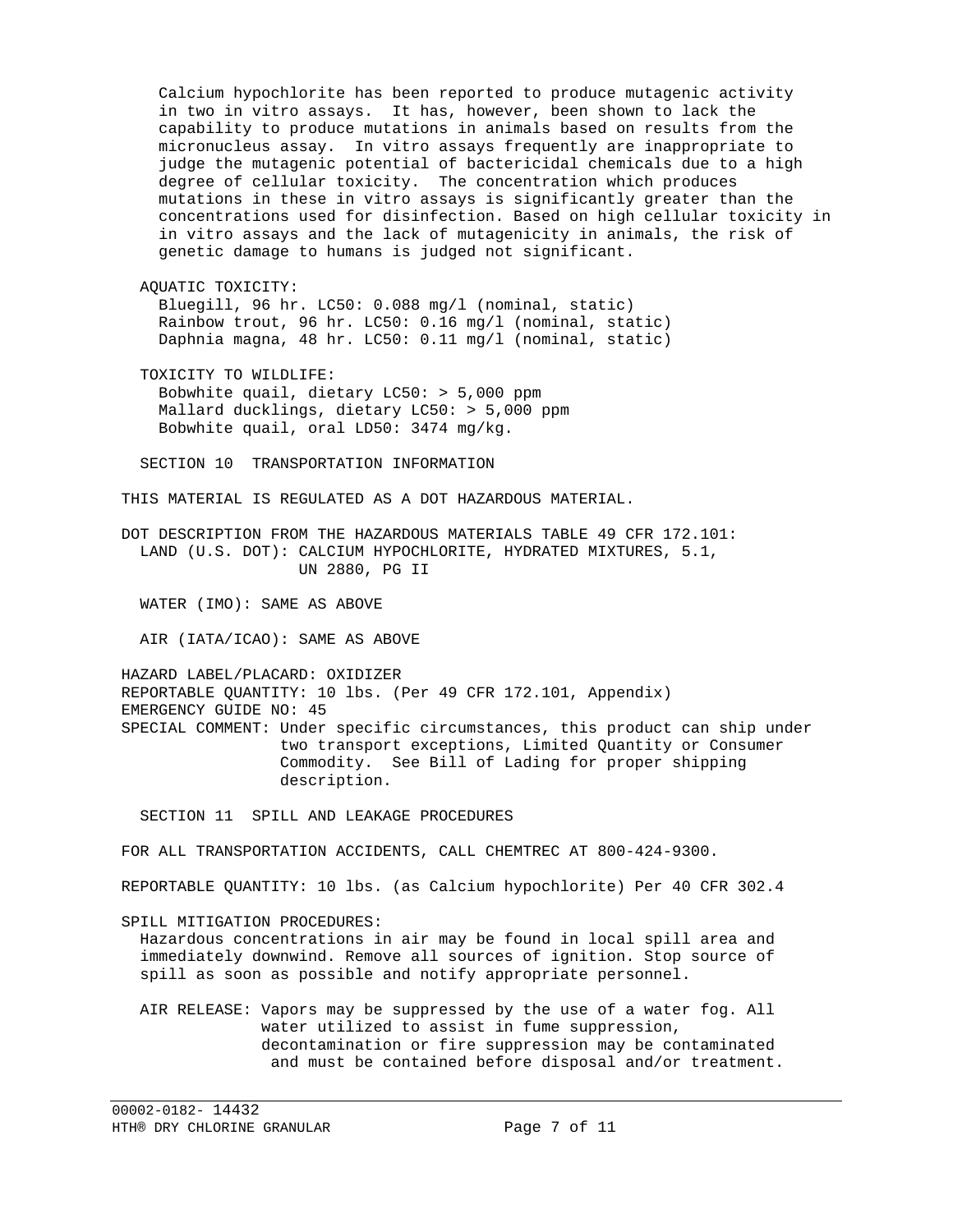WATER RELEASE: This material is heavier than water. This material is soluble in water. Monitor all exit water for available chlorine and pH. Advise local authorities of any contaminated water release.

 LAND SPILL: Contact at 1-800-654-6911 immediately. DANGER: All spills of this product should be treated as contaminated. Contaminated product may initiate a chemical reaction which may spontaneously ignite any combustible material present, resulting in a fire of great intensity. In case of a spill, separate all spilled product from packaging, debris and other material. Using a clean broom or shovel, place all spilled product into plastic bags, and place those bags into a clean, dry disposal container, properly marked and labelled. Disposal containers made of plastic or metal are recommended. Do not seal disposal containers tightly. Immediately remove all product in disposal containers to an isolated area outdoors. Place all damaged packaging material in a disposal container of water to assure decontamination (i.e. removal of all product) before disposal. Place all undamaged packaging in a clean, dry container properly marked and labelled. Call for disposal procedures.

 SPILL RESIDUES: Dispose of per guidelines under Section 12, WASTE DISPOSAL.

 This material may be neutralized for disposal; you are requested to contact at 800-654-6911 before beginning any such operation.

 PERSONAL PROTECTION FOR EMERGENCY SPILL AND FIRE-FIGHTING SITUATIONS: Response to this material requires the use of a full encapsulated suit and a NIOSH approved positive pressure supplied air respirator.

SECTION 12 WASTE DISPOSAL

 If this product becomes a waste, it meets the criteria of a hazardous waste as defined under 40 CFR 261 and would have the following EPA hazardous waste number: D001.

 If this product becomes a waste, it will be a hazardous waste which is subject to the Land Disposal Restrictions under 40 CFR 268 and must be managed accordingly.

 As a hazardous solid waste, it must be disposed of in accordance with local, state, and federal regulations in a permitted hazardous waste treatment, storage and disposal facility by treatment.

 CARE MUST BE TAKEN TO PREVENT ENVIRONMENTAL CONTAMINATION FROM THE USE OF THIS MATERIAL. THE USER OF THIS MATERIAL HAS THE RESPONSIBILITY TO DISPOSE OF UNUSED MATERIAL, RESIDUES AND CONTAINERS IN COMPLIANCE WITH ALL RELEVANT LOCAL, STATE AND FEDERAL LAWS AND REGULATIONS REGARDING TREATMENT, STORAGE AND DISPOSAL FOR HAZARDOUS AND NONHAZARDOUS WASTES.

SECTION 13 ADDITIONAL REGULATORY STATUS INFORMATION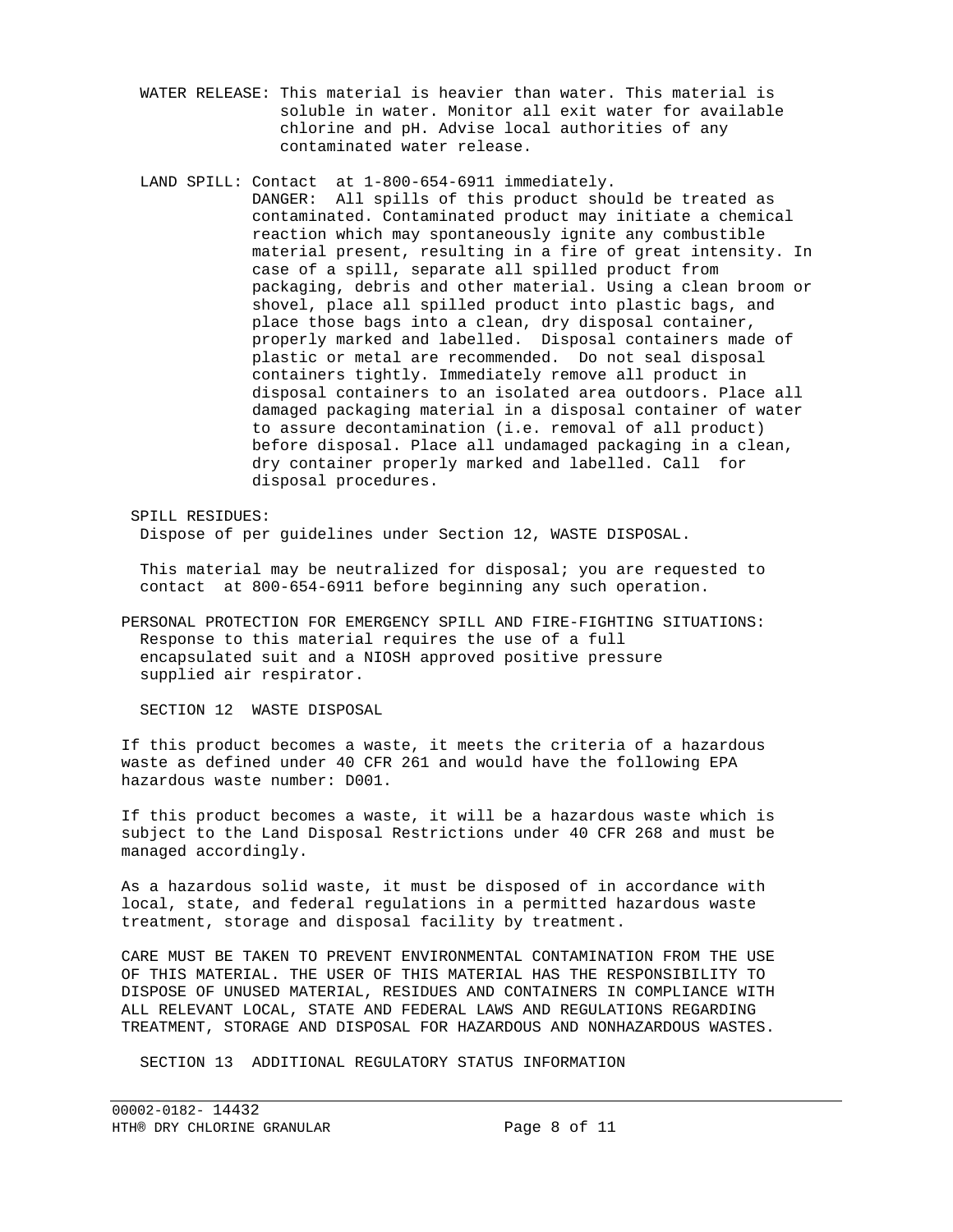TOXIC SUBSTANCES CONTROL ACT: This substance is listed on the Toxic Substances Control Act inventory. NSF LIMITS: NSF Maximum Drinking Water Use Concentration - 15 mg/l as calcium hypochlorite product SUPERFUND AMENDMENT AND REAUTHORIZATION ACT TITLE 3: HAZARD CATEGORIES, PER 40 CFR 370.2: HEALTH: Immediate (Acute) PHYSICAL: Fire and Reactivity EMERGENCY PLANNING AND COMMUNITY RIGHT TO KNOW, PER 40 CFR 355, APP.A: EXTREME HAZARDOUS SUBSTANCE - THRESHOLD PLANNING QUANTITY: None Established SUPPLIER NOTIFICATION REQUIREMENTS, PER 40 CFR 372.45: None Established SECTION 14 ADDITIONAL INFORMATION REGULATED UNDER FIFRA, USDA & FDA MSDS REVISION STATUS: Revision to Section 13 SECTION 15 MAJOR REFERENCES 1. Ishidate, M. et al. (1984). Primary mutagenicity screening of food additives currently used in Japan. Fd. Chem. Toxicol. 22:623-636. 2. Hayashi, M. et al. (1988). Micronucleus tests in mice on 39 food additives and eight miscellaneous chemicals. Fd. Chem. Toxicol. 26:487-500. 3. Report on the Acute Inhalation in Rats, Acute Oral LD50 in Rats, Eye Irritation in Rabbits, Dermal Irritation in Rabbits, and Acute Dermal Toxicity in Rabbits of HTH. Biometric Testing Laboratories, Inc., Whippany, NJ. Experiment Reference #A-1490 (RC-30406), February 9, 1975. 4. Report on the Teratogenic Study with Calcium Hypochlorite in Albino Rats. Industrial Bio-Test Laboratories, Inc., Northbrook, IL. IBT #B758b, April 18, 1972. 5. Report on the Mutagenic Study with Monosodium Cyanurate and Calcium Hypochlorite (HTH) in Albino Mice. Industrial Bio-Test Laboratories, Inc., Northbrook, IL. IBT #E756. April 18, 1972. 6. Chemical Hazard Summary No. 20: Calcium Hypochlorite. Canadian Centre for Occupational Health and Safety, Hamilton, Ontario, Canada L8N 1H6. December 1986. 7. Report on 18-Month Dermal Carcinogenicity Study with Monosodium Cyanuric Acid and HTH in Swiss White Mice. Industrial Bio-Test Laboratories,Inc., Northbrook, IL, IBT #651-00751, April 9, 1974. 8. Report to PPG Industries, Inc. on the Acute Toxicity Studies with PITTCHLOR (Granular Calcium Hypochlorite). Industrial Bio-Test Laboratories, Inc., Northbrook, IL, IBT #601-06659, May 7, 1975. 9. Report on the Acute Toxicity of HTH to Bluegill, Rainbow Trout and the Water Flea. E G & G, Bionomics Aquatic Toxicology Laboratory, Wareham, MA, July 1977. 10. Report on the 8-Day Dietary LD50 Study with HTH in Mallard Ducklings. Industrial Bio-Test Laboratories, Inc., Northbrook, IL, IBT #651-06184, May 15, 1975. 11. Report on the 8-Day Dietary LC50 with HTH in Bobwhite Quail.Industrial Bio-Test Laboratories, Inc., Northbrook, IL, IBT #651-06183. 12. Final Report on the Acute Oral LD50 of Calcium Hypochlorite in

00002-0182- 14432 HTH® DRY CHLORINE GRANULAR Page 9 of 11